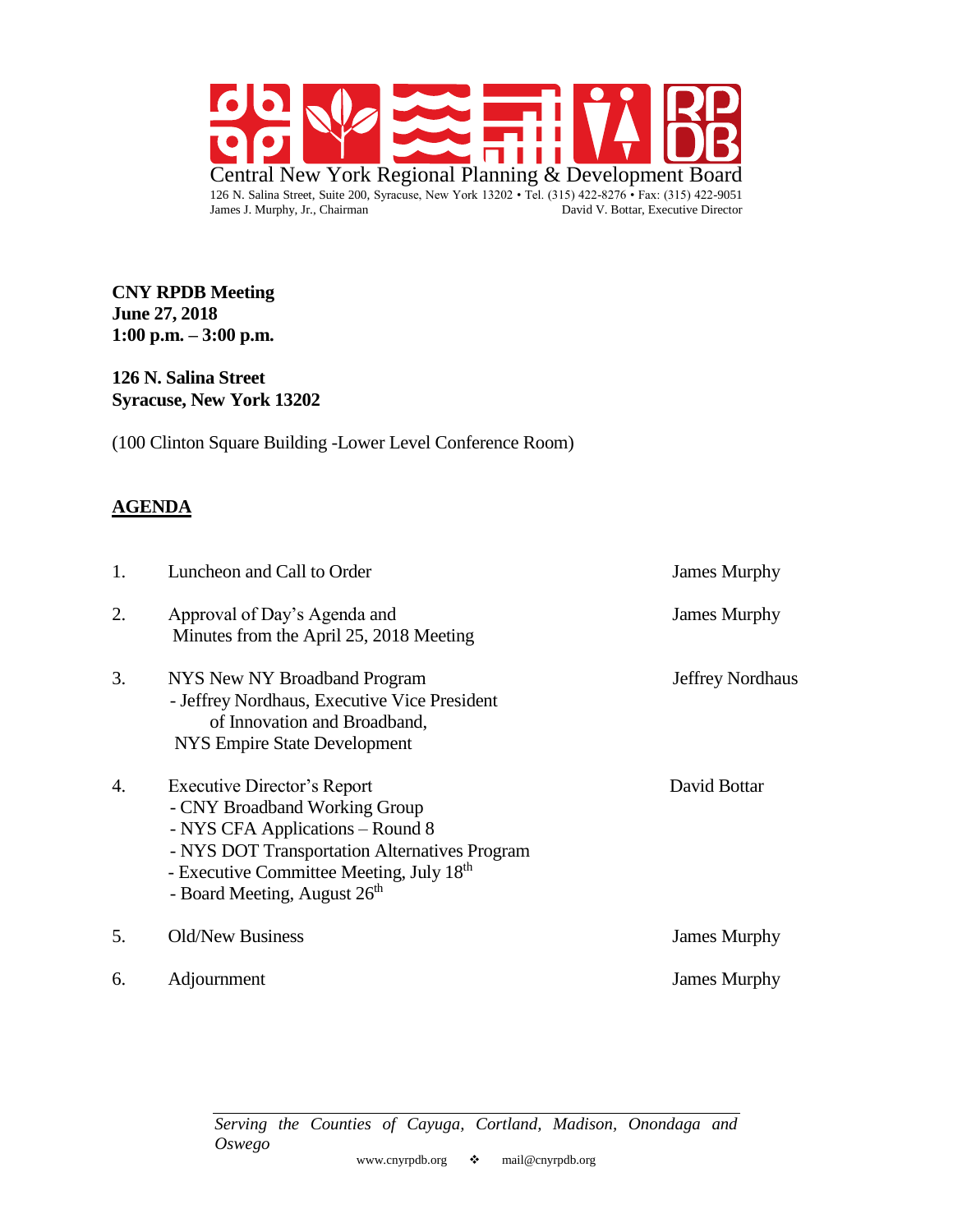

Central New York Regional Planning & Development Board 126 N. Salina St., 100 Clinton Square, Suite 200, Syracuse, New York 13202 • Tel. (315) 422-8276 • Fax: (315) 422-9051 Kathleen A. Rapp, Chair David V. Bottar, Executive Director

# **MINUTES**

# **Central New York Regional Planning and Development Board Board of Directors Meeting June 27, 2018**

### **ATTENDANCE**

**Board Members:** Cynthia Aikman, John Becker, Pamela Caraccioli, Dan Dineen, Shawn Doyle, Bethaida Gonzalez, Cydney Johnson, Don Jordan, David Knapp, Steven Lynch, Mary A. Messinger, Jim Murphy, Paul Pinckney, Morris Sorbello, Justin Woods, and Stephen Zabriskie

**Special Guest**: Jeff Nordhaus, Eve Ann Schwartz, Mark Scimone, Paul Lutwak, Kevin Sexton, Steve Tobin, Rocco DiVeronica,

**Staff:** David Bottar, Chris Carrick, Bruce Keplinger, Kathy Bertuch, Debbie Phillips, Mike Rosanio, and Amanda Mazzoni.

### **1. CALL TO ORDER**

James Murphy called the meeting to order at 1:20 pm at the offices of the Central New York Regional Planning and Development Board.

### **2. APPROVAL OF MEETING AGENDA AND MINUTES**

A motion was introduced and seconded to accept the agenda and minutes (04/25/18) as presented; the motion was approved unanimously.

#### **3. NYS New NY Broadband Program**

David Bottar initiated the discussion by noting that the purpose of the meeting was to get an update on the status of the State's effort to improve telecommunication broadband service in unserved and underserved areas in NYS. Mr. Bottar referred to a package of information that was distributed to members that summarized the New NY Broadband Program. Following a brief review of this information and, an acknowledgement of special guests in attendance including representatives from Madison County, Mr. Bottar introduced Jeff Nordhaus, Executive Vice-President for Innovation and Broadband, NYS ESD – Broadband Program Office. Mr. Nordhaus provided a power point presentation which summarized the State's broadband program.

Mr. Nordhaus began his remarks by noting that Governor Cuomo launched the New NY Broadband Program in 2015. It was noted that the \$500 million program, funded through capital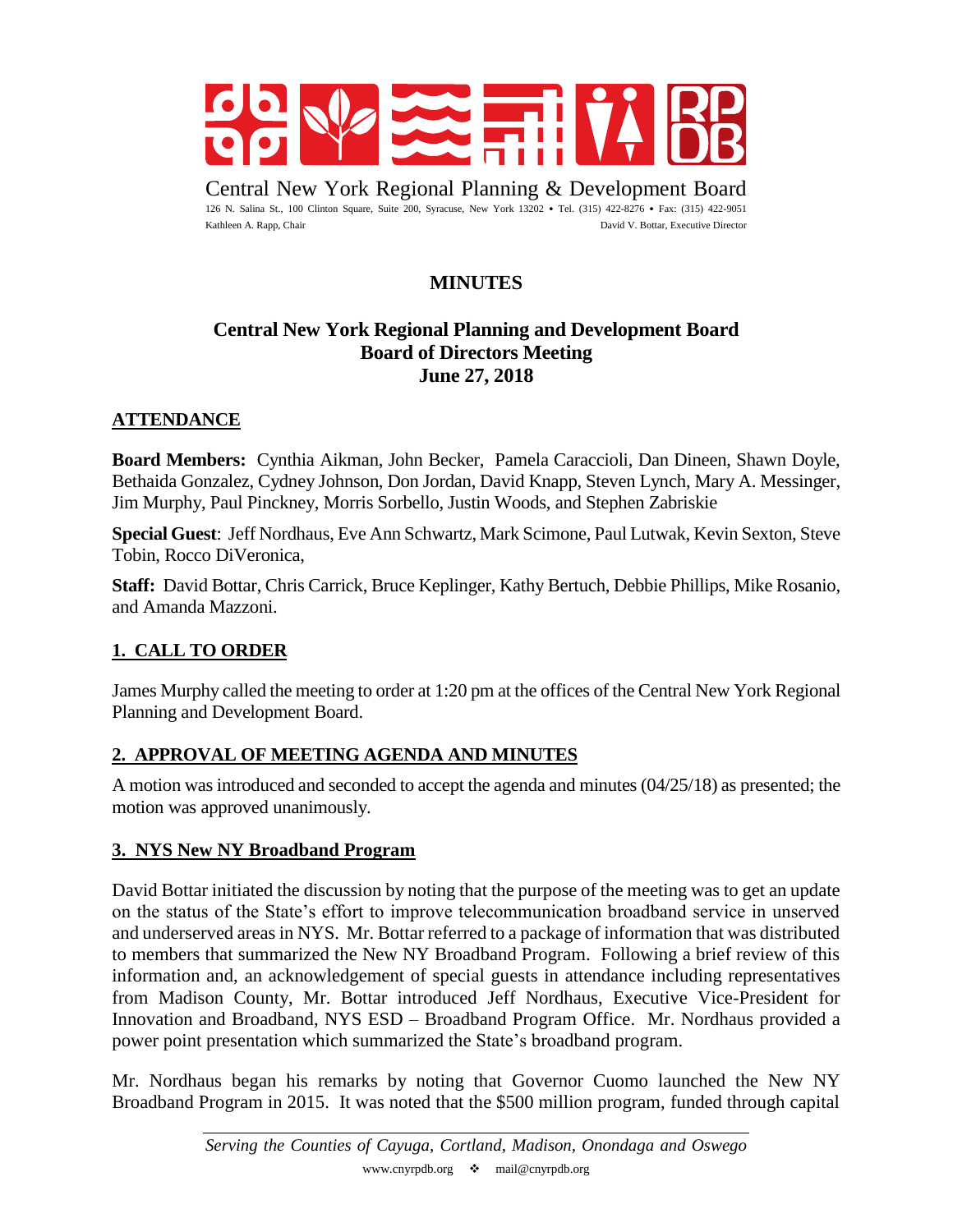resources from bank settlements, is designed to provide funding to telecommunication companies to expand access to broadband at speeds of a least 100 megabits per second in most places of the State and 25 Mbps in the most remote, unserved parts of the State. Mr. Nordhaus noted that the State has already completed two rounds of funding through this program and is in the process of completing the third and final round of funding with the allocation of grant awards totaling \$341 million.

As part of his presentation, Mr. Nordhaus provided detailed information about the State's broadband program in Central New York. It was noted that in Rounds I & II, nine projects were funded totaling \$19.6 million in State funding and \$6 million in private sector match funding and resulting in 6,933 locations being connected to broadband service in CNY. Mr. Nordhaus noted that in 2018, six projects were chosen for funding in Round 3 totaling \$22.8 million in State funding and \$14.7 million in private and federal funding supporting 8,281 new locations being connected in the region. Mr. Nordhaus presented information for how this funding has been allocated for each of the five counties in Central New York.

Mr. Nordhaus noted that companies participating in the State's broadband initiative in Central New York include Clarity Fiber Solutions, Frontier Communications, Haefele TV, Hughes Network Systems, New Visions Communications Otsego Electric Cooperative, TDS Telecom, and Verizon Communications. Information was also provided showing which companies are participating in each county.

Mr. Nordhaus noted that as a result of these awards and additional State-secured upgrades, that commitment are in place to ensure that 100% of the residents in CNY will have access to high speed broadband service. It was noted that most of this service is being provided through cable and fiber-to-the home technology, with just 1.6% of the locations in the region being served by satellite-based service by the Hughes Network.

In addition to the funding being provided through the New NY Broadband program, Mr. Nordhaus also provided information regarding the State's efforts to secure commitments from Charter Communication to expand their broadband service in NYS. As part of this effort, it was noted that in 2016 the NYS Public Service Commission approved the merger of Time Warner Cable and Charter Communications with several regulatory provisions including the expansion of service to 145,000 unserved locations in NYS, an increase in broadband speeds for over 2 million customers, and the launch of a Statewide broadband program. Mr. Nordhaus noted that the PSC is currently monitoring Charter's compliance with the merger conditions through a range of efforts including field audits. Mr. Nordhaus noted that his office is also monitoring Charter's progress and indicated that Charter has been fined twice by the State in the past year for the failure to meet certain milestone thresholds that were established in the merger agreement.

Mr. Nordhaus continued his remarks by referencing certain online resources that are available through his office which local officials can use to identify broadband service in their respective communities including a residential broadband map at the community and census block level. It was also noted that this online resource can be used to access information about the status of the broadband program funding awards/resources for every county, town, city, and village in NYS.

Mr. Nordhaus concluded his formal remarks by summarizing the overall status of the State's broadband program and noted that his office is available to work with local officials to review and improve broadband service in their respective communities.